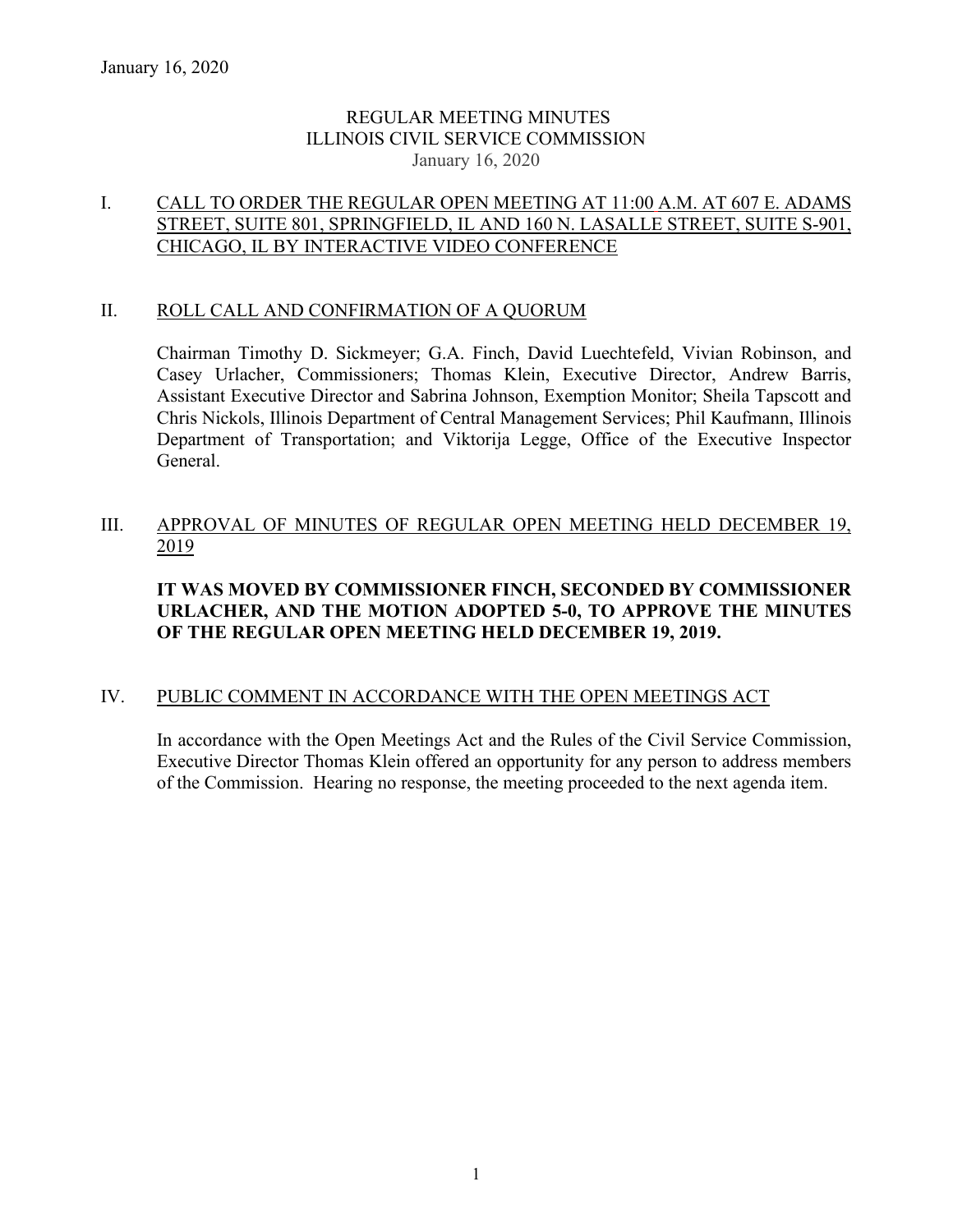# V. EXEMPTIONS UNDER SECTION 4d(3) OF THE PERSONNEL CODE

### **A. Governing Rule – Section 1.142 Jurisdiction B Exemptions**

- a) The Civil Service Commission shall exercise its judgment when determining whether a position qualifies for exemption from Jurisdiction B under Section 4d(3) of the Personnel Code. The Commission will consider any or all of the following factors inherent in the position and any other factors deemed relevant to the request for exemption:
	- 1) The amount and scope of principal policy making authority;
	- 2) The amount and scope of principal policy administering authority;
	- 3) The amount of independent authority to represent the agency, board or commission to individuals, legislators, organizations or other agencies relative to programmatic responsibilities;
	- 4) The capability to bind the agency, board or commission to a course of action;
	- 5) The nature of the program for which the position has principal policy responsibility;
	- 6) The placement of the position on the organizational chart of the agency, board or commission;
	- 7) The mission, size and geographical scope of the organizational entity or program within the agency, board or commission to which the position is allocated or detailed.
- b) The Commission may, upon its own action after 30 days' notice to the Director of Central Management Services or upon the recommendation of the Director of the Department of Central Management Services, rescind the exemption of any position that no longer meets the requirements for exemption set forth in subsection (a). However, rescission of an exemption shall be approved after the Commission has determined that an adequate level of managerial control exists in exempt status that will insure responsive and accountable administrative control of the programs of the agency, board or commission.
- c) For all positions currently exempt by action of the Commission, the Director of Central Management Services shall inform the Commission promptly in writing of all changes in essential functions, reporting structure, working title, work location, position title, position number or specialized knowledge, skills, abilities, licensure or certification.
- d) Prior to granting an exemption from Jurisdiction B under Section 4d(3) of the Personnel Code, the Commission will notify the incumbent of the position, if any, of its proposed action. The incumbent may appear at the Commission meeting at which action is to be taken and present objections to the exemption request.

(Source: Amended at 34 Ill. Reg. 3485, effective March 3, 2010)

\* \* \*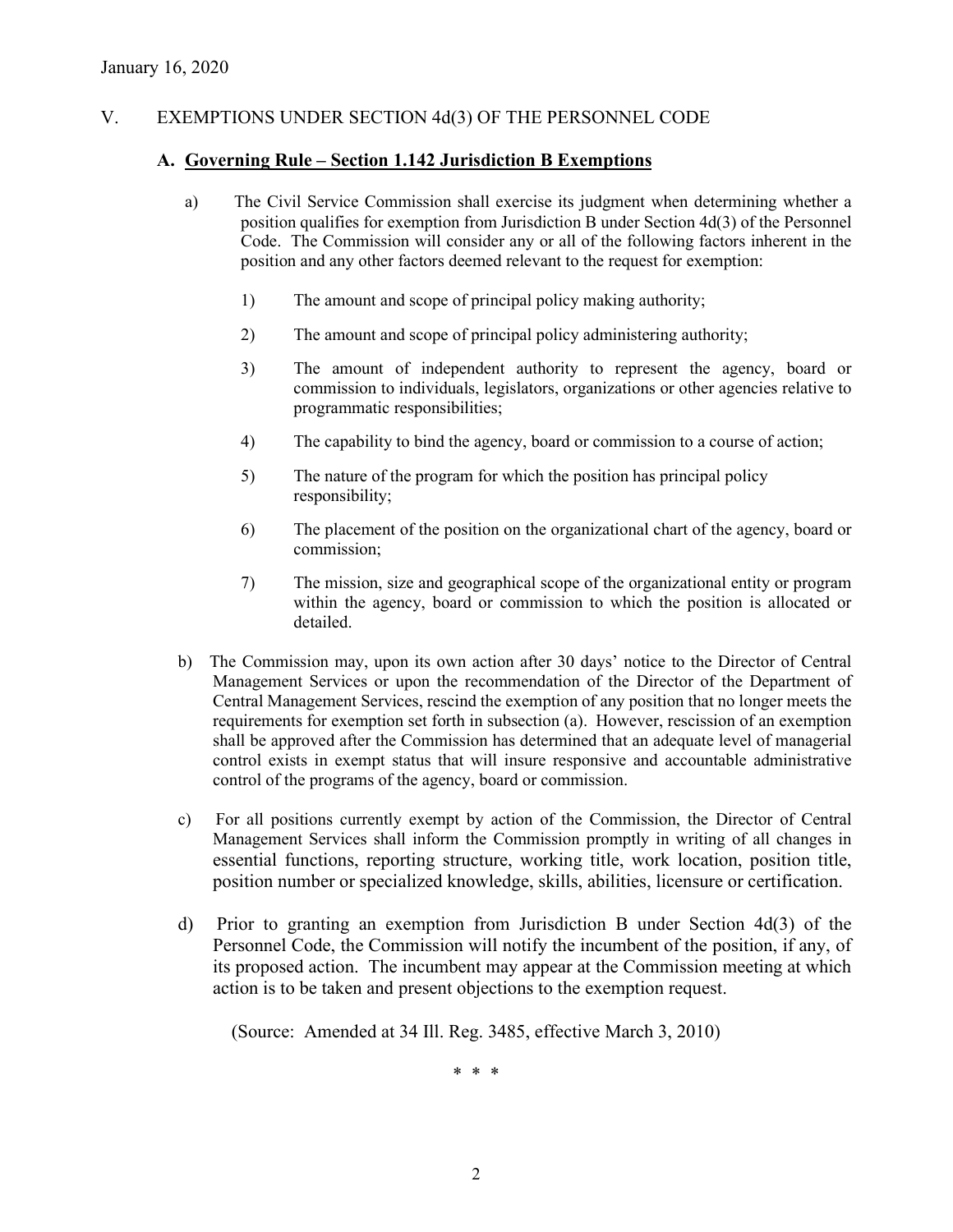## **B. Requests for 4d(3) Exemption**

Exemption Monitor Sabrina Johnson indicated that Items B1 through B4 were positions the Department of Transportation (DOT), Office of Chief Counsel, recommended for 4d(3) exemption that have been continued every month beginning in August 2019. Item B3 was withdrawn at DOT's request.

Ms. Johnson indicated that Items B1, B2 and B4 were requests for three Senior Assistant Chief Counsel positions at DOT. Item B1 is within the Section of Development, Item B2 is within the Section of Implementation and Item B4 is within the Section of Intermodal Project Implementation, these positions report to the Deputy Chief Counsel, who reports to the Chief Counsel, who reports to the Secretary. These positions provide technical advice and legal policy determinations on legal matters related to transportation, represent DOT as Special Assistant Attorney General, by appointment, in legal or administrative proceedings and develop and implement statewide policies based on review of issues related to transportation. Item B4 addresses issues related to the Office of Highway Implementation for Region I and the Office of Planning and Programming. Staff recommended these exemption requests be granted.

Philip Kaufman, Chief Counsel with DOT, concurred with Staff's presentation.

# **IT WAS MOVED BY COMMISSIONER FINCH, SECONDED BY COMMISSIONER ROBINSON, AND THE MOTION ADOPTED 5-0 TO GRANT THE 4d(3) EXEMPTION REQUESTS FOR THE FOLLOWING POSITIONS:**

- **B1: Senior Assistant Chief Counsel-Development (DOT)**
- **B2: Senior Assistant Chief Counsel-Implementation (DOT)**
- **B4: Senior Assistant Chief Counsel-Chicago (DOT)**

Chairman Timothy Sickmeyer thanked Sarah Kerley, Sabrina Johnson, and Philip Kaufman for working together to get the Department of Transportation's positions through the process. Mr. Kaufman thanked Chairman Sickmeyer and the Commission.

# VI. CLASS SPECIFICATIONS

### **A. Governing Rule – Section 1.45 Classification Plan**

The Commission will review the class specifications requiring Commission approval under the Classification Plan and will approve those that meet the requirements of the Personnel Code and Personnel Rules and conform to the following accepted principles of position classification: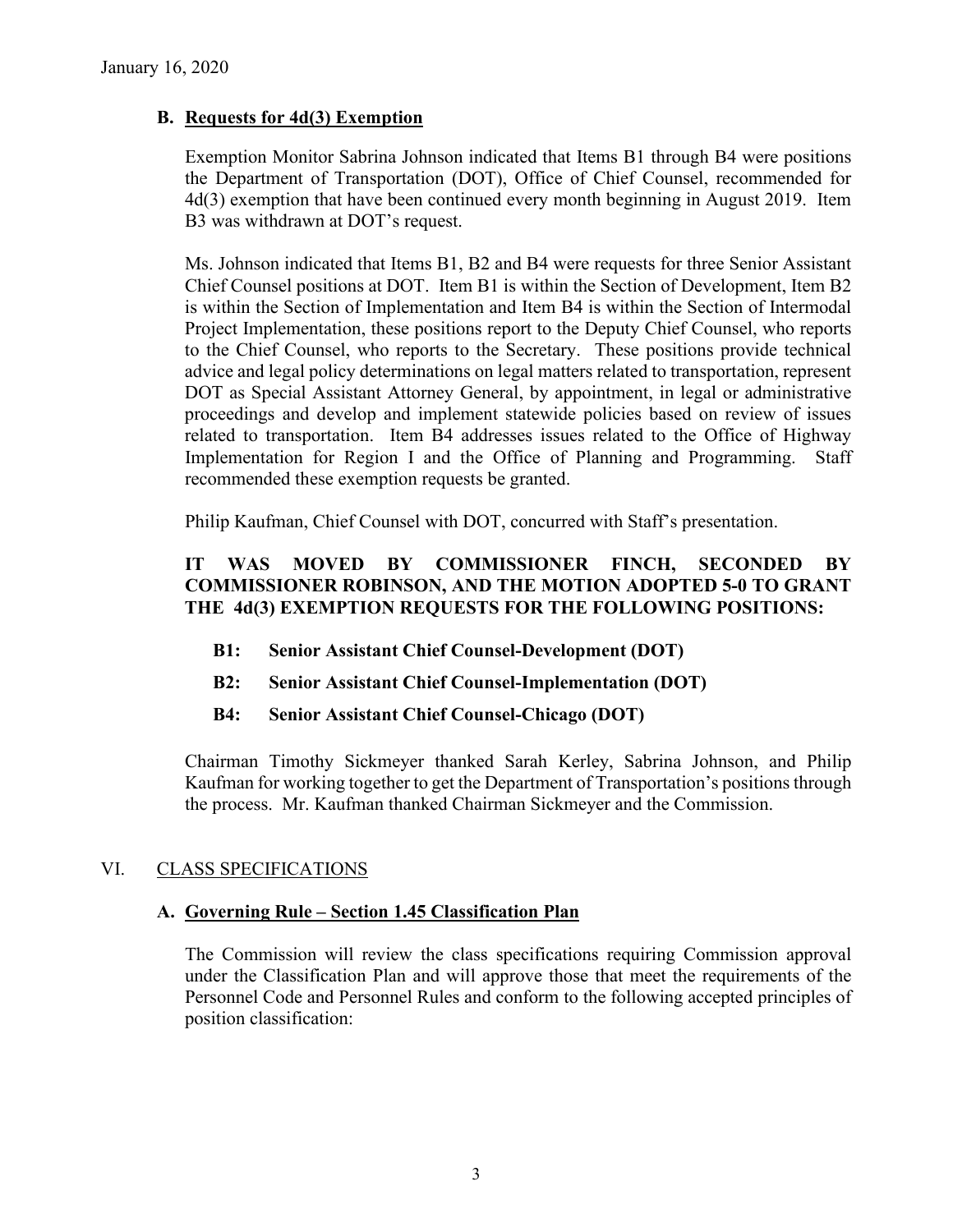- a) The specifications are descriptive of the work being done or that will be done;
- b) Identifiable differentials are set forth among classes that are sufficiently significant to permit the assignment of individual positions to the appropriate class;
- c) Reasonable career promotional opportunities are provided;
- d) The specifications provide a reasonable and valid basis for selection screening by merit examinations;
- e) All requirements of the positions are consistent with classes similar in difficulty, complexity and nature of work; and
- f) The relation of the class specifications to any applicable collective bargaining agreement.

The following class title was submitted for revision by the Director of the Illinois Department of Central Management Services (CMS):

## **B. Environmental Health Specialist III**

Assistant Executive Director Andrew Barris reported that the proposed revisions to the Environmental Health Specialist III class addressed the inclusion of organic chemistry as an acceptable field of study and the potential use of hazmat suits by those in the class. Barris reported that the revisions would not result in a change in compensation and were agreed to through collective bargaining.

### **IT WAS MOVED BY COMMISSIONER LUECHTEFELD, SECONDED BY COMMISSIONER ROBINSON, AND THE MOTION ADOPTED 5-0 TO APPROVE THE REVISION OF THE FOLLOWING CLASS SPECIFICATION TO BE EFFECTIVE FEBRUARY 1, 2020:**

### **B. Environmental Health Specialist III**

**IT WAS MOVED BY COMMISSIONER URLACHER, SECONDED BY COMMISSIONER LUECHTEFELD, AND THE MOTION ADOPTED 5-0 TO DISAPPROVE ANY CLASS SPECIFICATIONS RECEIVED BY THE COMMISSION STAFF NOT CONTAINED IN THIS AGENDA TO ALLOW ADEQUATE STUDY.**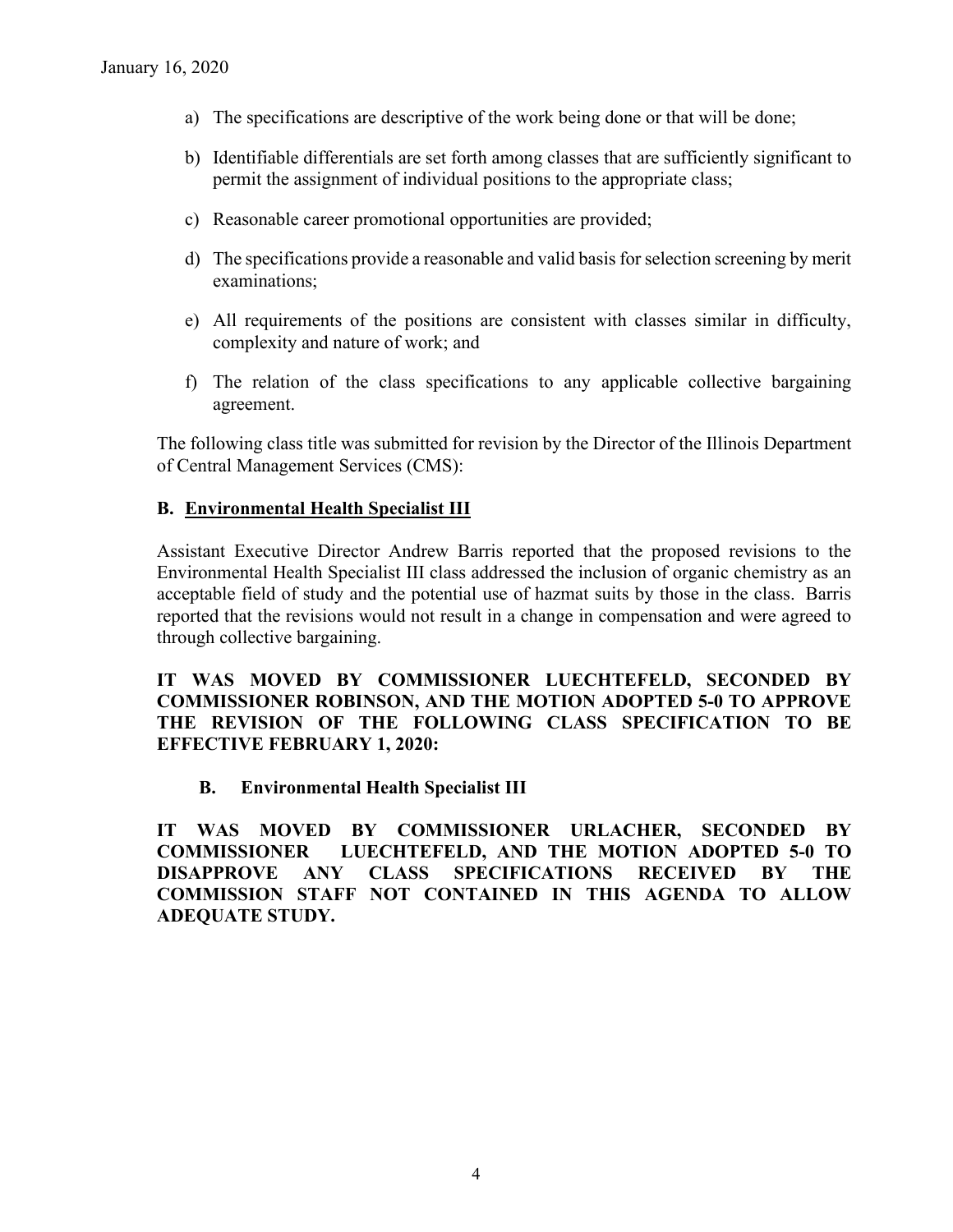### VII. PERSONNEL RULES

#### **A. Civil Service Commission Governing Rule – Section 1.310 Personnel Rules**

The Commission has power to disapprove new rules or amendments to existing rules submitted by the Director of Central Management Services. Such proposed new rules or amendments of existing rules submitted to the Commission shall be accompanied by a report of proceedings attending the prior public hearing required by law with respect to them. If the Commission does not disapprove new rules or any amendment to existing rules within 30 days following the receipt from the Director of Central Management Services, the new rules or amendments have the force and effect of law after filing by the Director with the Secretary of State.

#### **B. None submitted**

**IT WAS MOVED BY COMMISSIONER URLACHER, SECONDED BY COMMISSIONER FINCH, AND THE MOTION ADOPTED 5-0 TO DISAPPROVE ANY AMENDMENTS TO PERSONNEL RULES RECEIVED BY THE COMMISSION STAFF BUT NOT CONTAINED IN THIS AGENDA TO ALLOW ADEQUATE STUDY.** 

#### VIII. MOTION TO CLOSE A PORTION OF THE MEETING

**IT WAS MOVED BY COMMISSIONER URLACHER, SECONDED BY COMMISSIONER LUECHTEFELD, AND BY ROLL CALL VOTE THE MOTION ADOPTED 5-0 TO CLOSE A PORTION OF THE MEETING PURSUANT TO SUBSECTIONS 2(c)(1), 2(c)(4), AND 2(c)(11) OF THE OPEN MEETINGS ACT.**

| <b>SICKMEYER</b>   | YES.       | <b>FINCH</b>    | YES |
|--------------------|------------|-----------------|-----|
| <b>LUECHTEFELD</b> | <b>YES</b> | <b>ROBINSON</b> | YES |
| <b>URLACHER</b>    | YES-       |                 |     |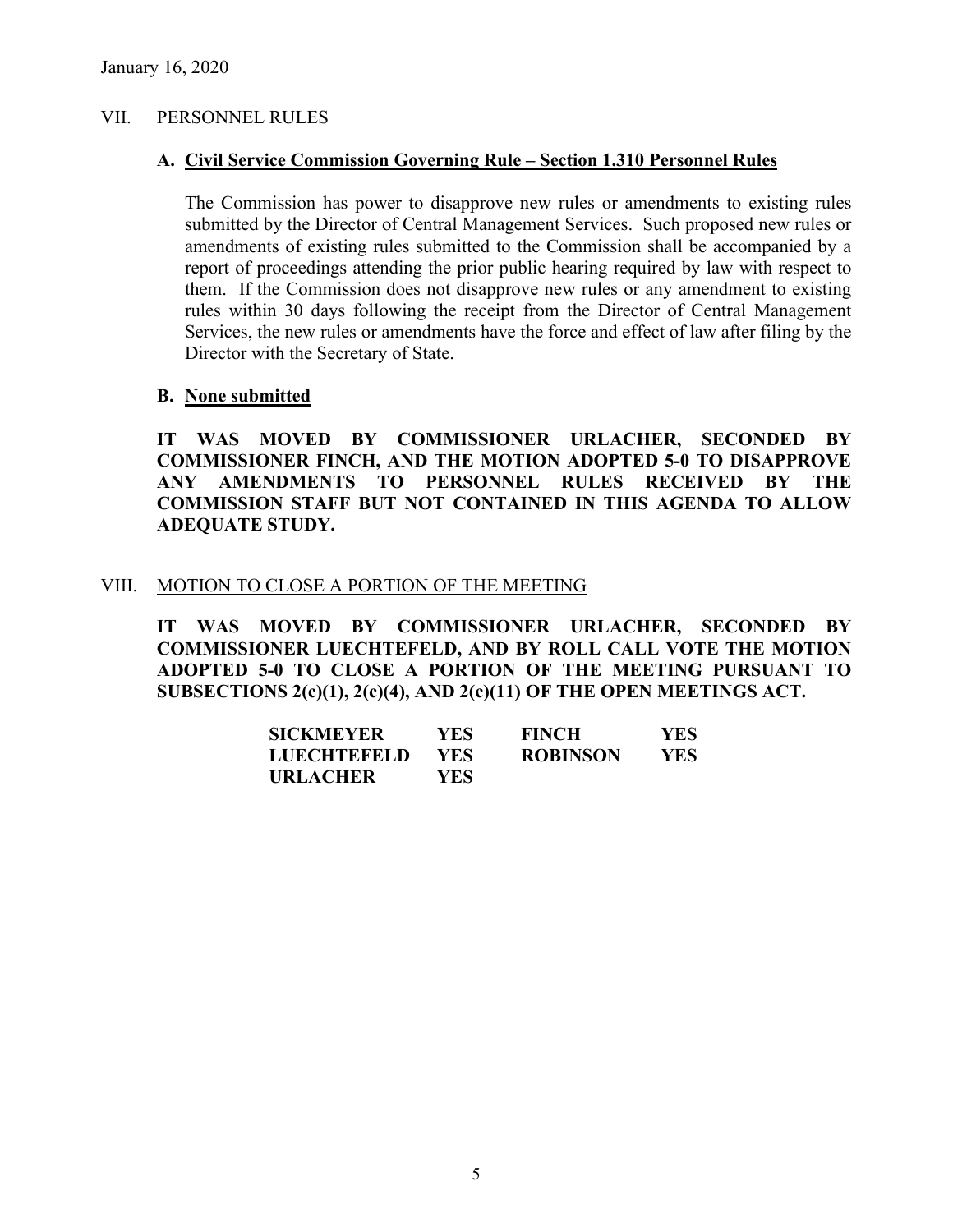### IX. RECONVENE THE OPEN MEETING

Upon due and proper notice, the regular open meeting of the Illinois Civil Service Commission was reconvened at 607 E. Adams Street, Suite 801, Springfield, IL and 160 N. La Salle Street, Suite S-901, Chicago, IL by interactive video conference at 11:15 a.m.

### ROLL CALL AND CONFIRMATION OF A QUORUM

Chairman Timothy D. Sickmeyer; G.A. Finch, David Luechtefeld, Vivian Robinson, and Casey Urlacher, Commissioners; Thomas Klein, Executive Director, Andrew Barris, Assistant Executive Director and Sabrina Johnson, Exemption Monitor.

### X. INTERLOCUTORY APPEALS

#### **DA-17-20**

| Employee              | Cornelius Talley      | Appeal Date              | 10/16/19                       |
|-----------------------|-----------------------|--------------------------|--------------------------------|
| Agency                | <b>Human Services</b> | Decision Date   12/31/19 |                                |
| Appeal Type Discharge |                       | Proposal for             | Grant Motion to Dismiss for no |
| ALJ                   | <b>Andrew Barris</b>  | Decision                 | jurisdiction.                  |

### **DA-21-20**

| Employee              | Amy L. Elder | Appeal Date                    | 11/12/19                              |
|-----------------------|--------------|--------------------------------|---------------------------------------|
| Agency                | Corrections  | Decision Date $\vert$ 12/13/19 |                                       |
| Appeal Type Discharge |              | Proposal for                   | <b>Grant Motion to Dismiss for no</b> |
| AL J                  | Thomas Klein | Decision                       | jurisdiction.                         |

**IT WAS MOVED BY COMMISSIONER FINCH, SECONDED BY COMMISSIONER URLACHER, AND BY ROLL CALL VOTE OF 5-0 THE MOTION ADOPTED TO AFFIRM AND ADOPT THE PROPOSALS FOR DECISION OF THE ADMINISTRATIVE LAW JUDGES FOR THE REASONS SET FORTH IN THE PROPOSALS FOR DECISION.**

| SICKMEYER       | YES | <b>FINCH</b>    | YES. |
|-----------------|-----|-----------------|------|
| LUECHTEFELD     | YES | <b>ROBINSON</b> | YES  |
| <b>URLACHER</b> | YES |                 |      |